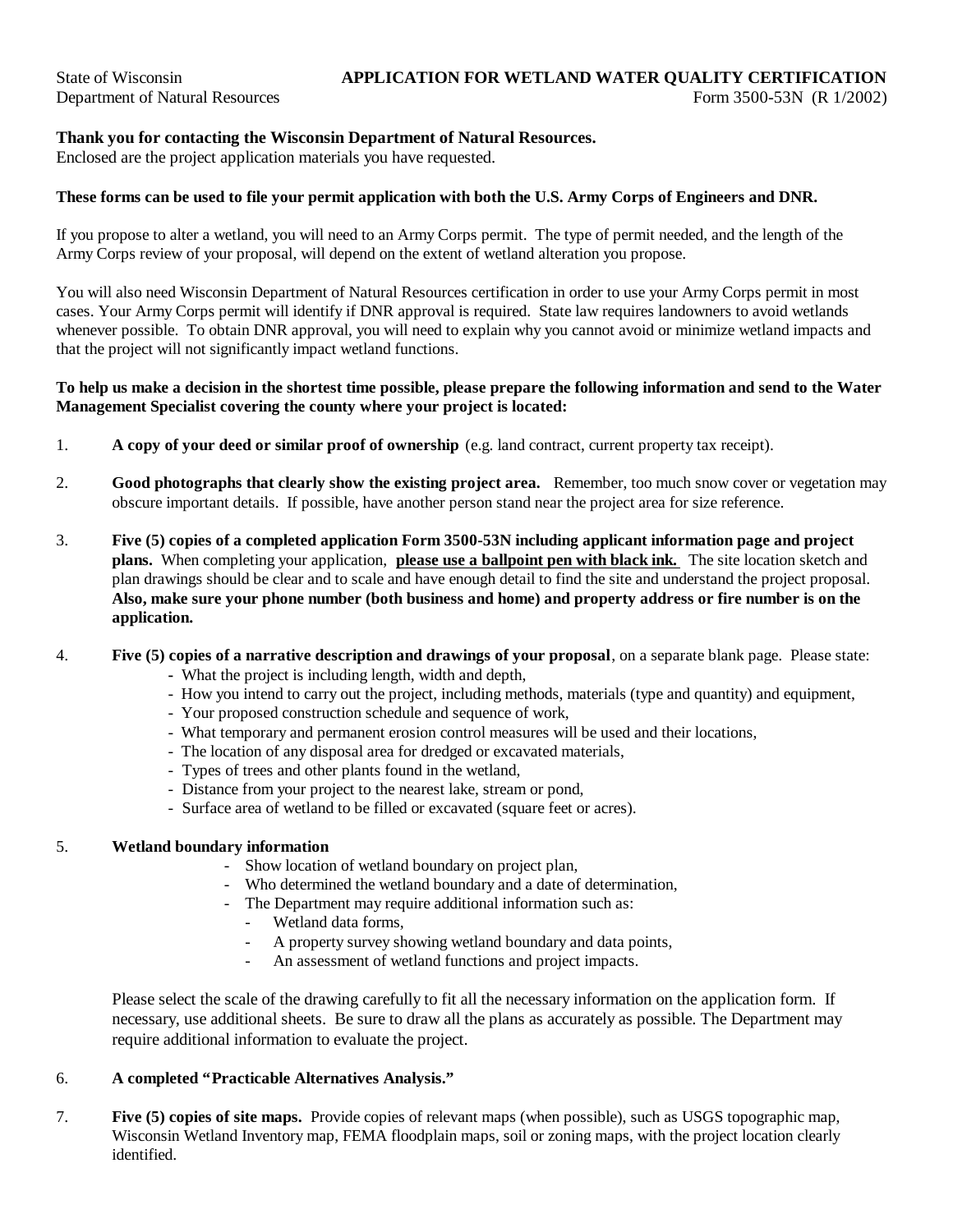8. **Submit the appropriate application fee to DNR (complete Form 3500-53A)** if the Army Corps notifies you that you need DNR approval.

When you are finished compiling your application materials, remember to check your application for completeness. Then make copies of all materials so that you can submit **five copies** of the requested information to the Department. We also recommend that you keep a complete copy for your own records. Remember, incomplete applications may cause a delay in processing.

**NOTE:** Depending upon the type, complexity, and location of your proposed project, **processing can take 60 working days (3 months) or longer to complete a review, public notice and any required environmental analysis if your application is completed in detail.**

**Please send the completed application to the Contact Specialist for the county where your project is located (a complete listing of addresses by county can be found on the Waterway Permits web page link below).**

[http://www.dnr.state.wi.us/waterways](http://dnr.wi.gov/waterways/)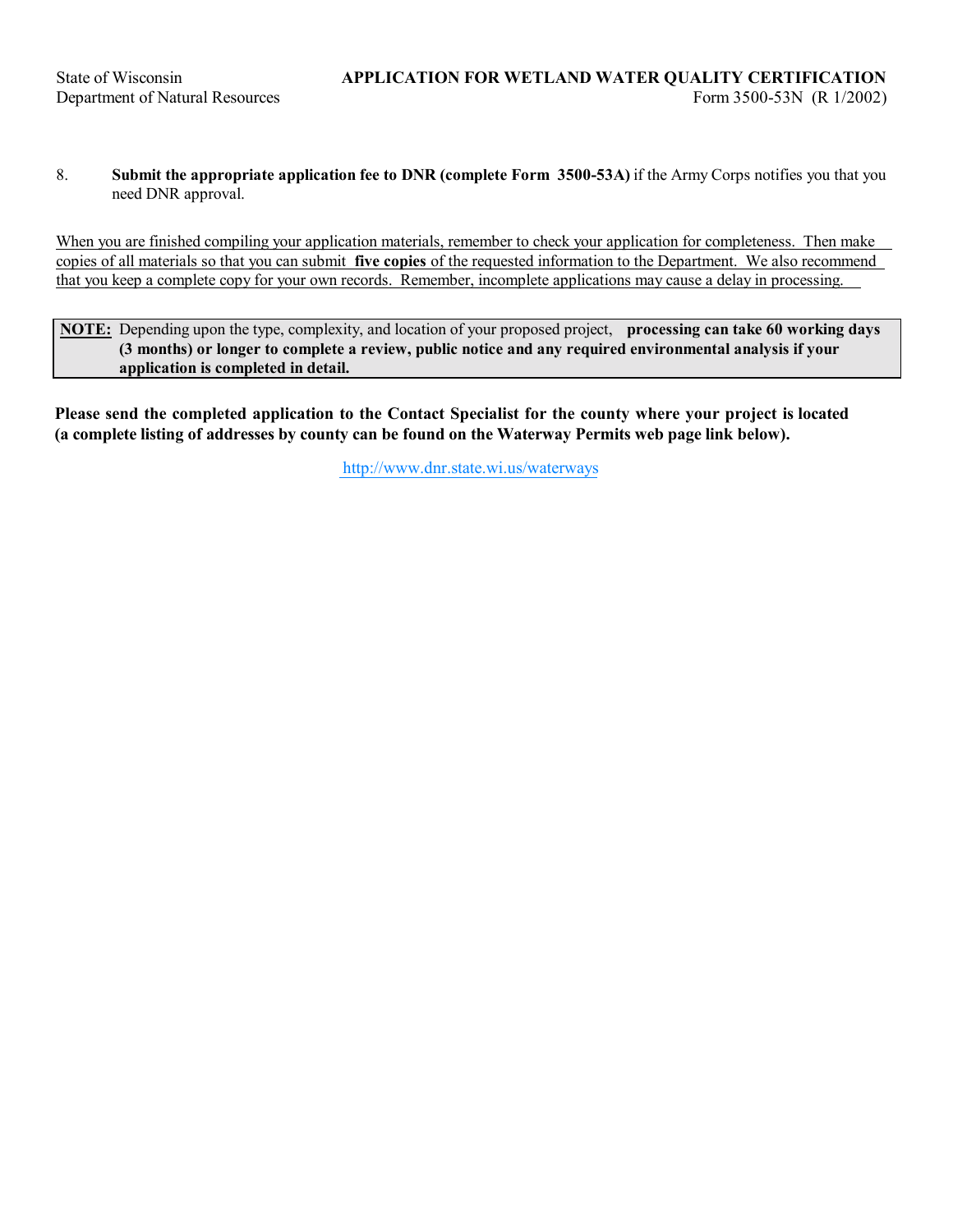### INFORMATIONAL REQUIREMENTS FOR PRACTICABLE ALTERNATIVES ANALYSIS

All of the questions must be answered in detail and supported with documentation (attach additional sheets if needed).

- I. Background/Description of Project
	- A. Describe the purpose and need for the project.

B. Is your project an expansion of existing work or is it new construction? Explain.

C. When did you start to develop a plan for your project?

D. Explain why the project must be located in or adjacent to wetlands.

- II. Alternatives (your analysis should address the following questions).
	- A. How could you redesign or reduce your project to avoid the wetland, and still meet your basic project purpose?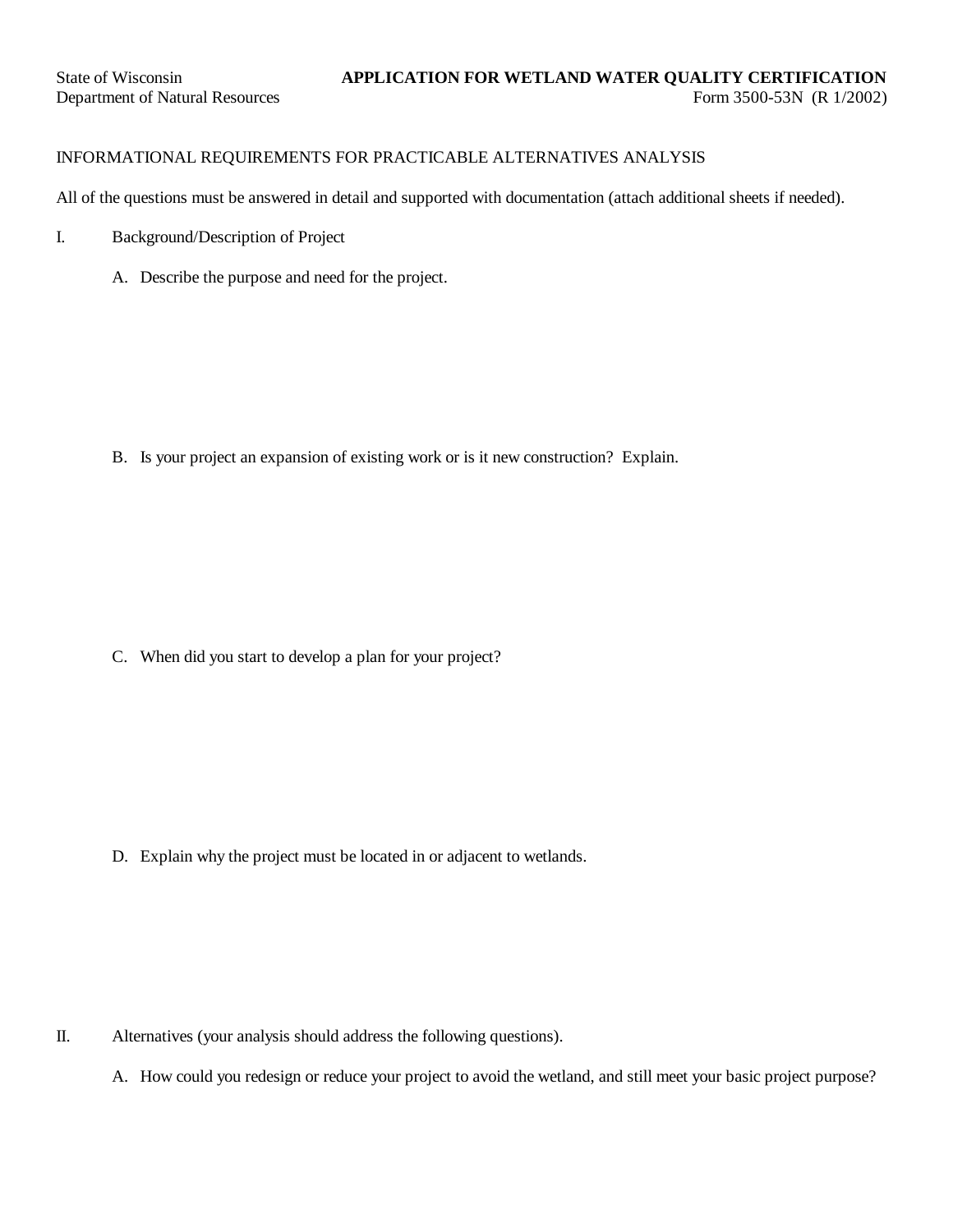- B. Other sites
	- 1. What geographical area(s) was searched for alternative sites?
	- 2. Were other sites considered?
	- 3. Have you sold any lands in recent years that are located within the vicinity of the project? If so, why were they unsuitable for the project?
- C. For each of the alternatives you identified, explain why you eliminated the alternative from consideration (include cost comparisons, logistical, technological, and any other reasons).

D. What are the consequences of not building the project? (include social and economic consequences):

If you have chosen an alternative that would result in wetland impacts:

E. Summarize why your alternative was selected.

F. Explain what you plan to do to minimize adverse effects on the wetlands during your project (e.g. erosion control, best management practices, setbacks, etc.).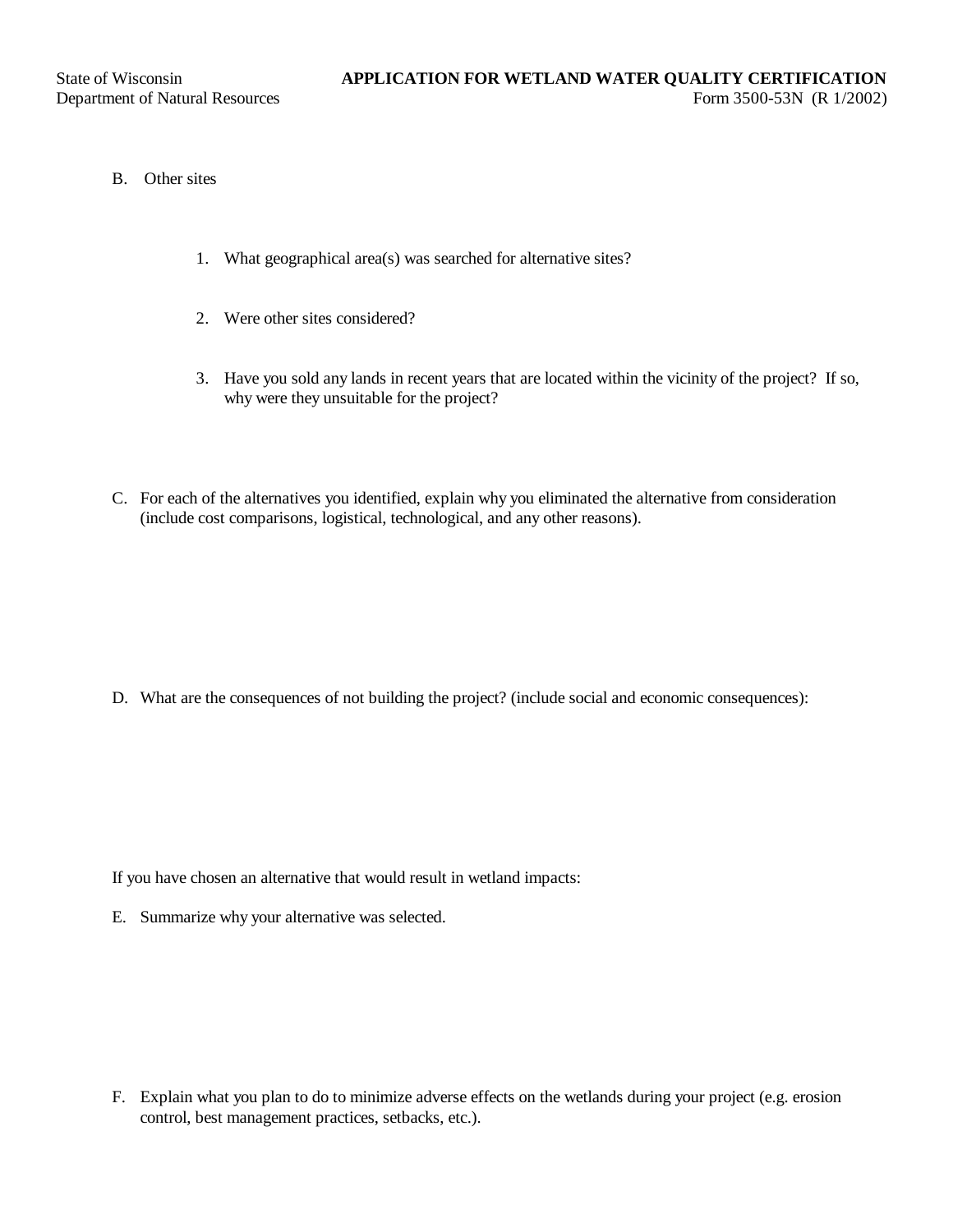# **State / Federal Application for Water Regulatory Permits and Approvals**

Form 3500-053 (R 4/01) 2020 2021 2022 2031 2040 2040 2051 2052 2052 2053 2054 2052 2053 2054 2055 2056 2057 20

PLEASE COMPLETE BOTH PAGES 1 & 2 OF THIS APPLICATION. PRINT OR TYPE. The Department requires use of this form for any application filed pursuant to Chapter 30, Wis. Stats. The Department will not consider your application unless you complete and submit this application form. Personally identifiable information on this form will not be used for any other purpose, but it must be made available to requesters under Wisconsin's open records law [s. 19.31-19.39, Wis. Stats.].

| 1. Applicant (Individual or corporate name)                                                                                                                                                                                                                                                                                                                                                         |                                             |                                                                                                                       | 2. Agent/Contractor (firm name)                                                                                                                                                                                                                                                          |                       |  |                                                                                                     |  |  |  |  |  |  |  |  |  |
|-----------------------------------------------------------------------------------------------------------------------------------------------------------------------------------------------------------------------------------------------------------------------------------------------------------------------------------------------------------------------------------------------------|---------------------------------------------|-----------------------------------------------------------------------------------------------------------------------|------------------------------------------------------------------------------------------------------------------------------------------------------------------------------------------------------------------------------------------------------------------------------------------|-----------------------|--|-----------------------------------------------------------------------------------------------------|--|--|--|--|--|--|--|--|--|
| Address                                                                                                                                                                                                                                                                                                                                                                                             |                                             |                                                                                                                       | <b>Address</b>                                                                                                                                                                                                                                                                           |                       |  |                                                                                                     |  |  |  |  |  |  |  |  |  |
| City, State, Zip Code                                                                                                                                                                                                                                                                                                                                                                               | Fire Number                                 |                                                                                                                       | City, State, Zip Code                                                                                                                                                                                                                                                                    |                       |  |                                                                                                     |  |  |  |  |  |  |  |  |  |
| Telephone No. (Include area code)                                                                                                                                                                                                                                                                                                                                                                   | Tax Parcel Number                           | Telephone No. (Include area code)                                                                                     |                                                                                                                                                                                                                                                                                          |                       |  |                                                                                                     |  |  |  |  |  |  |  |  |  |
|                                                                                                                                                                                                                                                                                                                                                                                                     |                                             |                                                                                                                       | 3. If applicant is not owner of the property where the proposed activity will be conducted, provide name and address of owner and include letter<br>of authorization from owner. Owner must be the applicant or co-applicant for structure, diversion and stream realignment activities. |                       |  |                                                                                                     |  |  |  |  |  |  |  |  |  |
| Owner's Name                                                                                                                                                                                                                                                                                                                                                                                        | Address                                     |                                                                                                                       | City, State, Zip Code                                                                                                                                                                                                                                                                    |                       |  |                                                                                                     |  |  |  |  |  |  |  |  |  |
| 4. Is the applicant a business?<br>$\Box$ Yes<br>If YES, is the permit or approval you are applying for necessary for<br>you to conduct this business in the State of Wisconsin?<br>Yes<br>If YES, please explain why (attach additional sheets if necessary):                                                                                                                                      | N <sub>0</sub><br><b>No</b>                 |                                                                                                                       | 5. Project Location<br>Township ________ North, Range _______ (East) (West)                                                                                                                                                                                                              |                       |  | $County$ $\qquad \qquad$<br>Govt. Lot ________ OR ______1/4, ___________1/4, of Section __________, |  |  |  |  |  |  |  |  |  |
| 6. Adjoining Riparian (Neighboring Waterfront Property Owner) Information                                                                                                                                                                                                                                                                                                                           |                                             |                                                                                                                       |                                                                                                                                                                                                                                                                                          |                       |  |                                                                                                     |  |  |  |  |  |  |  |  |  |
| Name of Riparian #1                                                                                                                                                                                                                                                                                                                                                                                 | Address                                     |                                                                                                                       |                                                                                                                                                                                                                                                                                          | City, State, Zip Code |  |                                                                                                     |  |  |  |  |  |  |  |  |  |
| Name of Riparian #2                                                                                                                                                                                                                                                                                                                                                                                 | <b>Address</b>                              |                                                                                                                       |                                                                                                                                                                                                                                                                                          | City, State, Zip Code |  |                                                                                                     |  |  |  |  |  |  |  |  |  |
| 7. Project Information (Attach additional sheets if necessary)                                                                                                                                                                                                                                                                                                                                      |                                             |                                                                                                                       |                                                                                                                                                                                                                                                                                          |                       |  |                                                                                                     |  |  |  |  |  |  |  |  |  |
| (a) Describe proposed activity (include how this project will be constructed)                                                                                                                                                                                                                                                                                                                       |                                             |                                                                                                                       |                                                                                                                                                                                                                                                                                          |                       |  |                                                                                                     |  |  |  |  |  |  |  |  |  |
| (b) Purpose, need and intended use of project                                                                                                                                                                                                                                                                                                                                                       |                                             |                                                                                                                       |                                                                                                                                                                                                                                                                                          |                       |  |                                                                                                     |  |  |  |  |  |  |  |  |  |
| (c) I have applied for or received permits from the following agencies: (Check all that apply)<br>Municipal<br>County                                                                                                                                                                                                                                                                               | Wis. DNR                                    |                                                                                                                       | Corps of Engineers                                                                                                                                                                                                                                                                       |                       |  |                                                                                                     |  |  |  |  |  |  |  |  |  |
| (d) Date activity will begin if permit is issued                                                                                                                                                                                                                                                                                                                                                    |                                             |                                                                                                                       | ; be completed:                                                                                                                                                                                                                                                                          |                       |  |                                                                                                     |  |  |  |  |  |  |  |  |  |
| (e) Is any portion of the requested project now complete?                                                                                                                                                                                                                                                                                                                                           | Yes<br>No                                   | If yes, identify the completed portion on the enclosed drawings<br>and indicate here the date activity was completed: |                                                                                                                                                                                                                                                                                          |                       |  |                                                                                                     |  |  |  |  |  |  |  |  |  |
| I hereby certify that the information contained herein is true and accurate. I also certify that I am entitled to apply for a permit, or that I am<br>the duly authorized representative or agent of an applicant who is entitled to apply for a permit. Any inaccurate information submitted may<br>result in permit revocation, the imposition of a forfeiture(s) and requirement of restoration. |                                             |                                                                                                                       |                                                                                                                                                                                                                                                                                          |                       |  |                                                                                                     |  |  |  |  |  |  |  |  |  |
| Signature of Applicant(s) or Duly Authorized Agent                                                                                                                                                                                                                                                                                                                                                  |                                             |                                                                                                                       |                                                                                                                                                                                                                                                                                          | Date Signed           |  |                                                                                                     |  |  |  |  |  |  |  |  |  |
|                                                                                                                                                                                                                                                                                                                                                                                                     | LEAVE BLANK - FOR RECEIVING AGENCY USE ONLY |                                                                                                                       |                                                                                                                                                                                                                                                                                          |                       |  |                                                                                                     |  |  |  |  |  |  |  |  |  |
| Corps of Engineers Process No.                                                                                                                                                                                                                                                                                                                                                                      |                                             |                                                                                                                       | Wisconsin DNR File No.                                                                                                                                                                                                                                                                   |                       |  |                                                                                                     |  |  |  |  |  |  |  |  |  |
| <b>Received By</b>                                                                                                                                                                                                                                                                                                                                                                                  |                                             |                                                                                                                       | Date Received                                                                                                                                                                                                                                                                            |                       |  | Date Application Was Complete                                                                       |  |  |  |  |  |  |  |  |  |